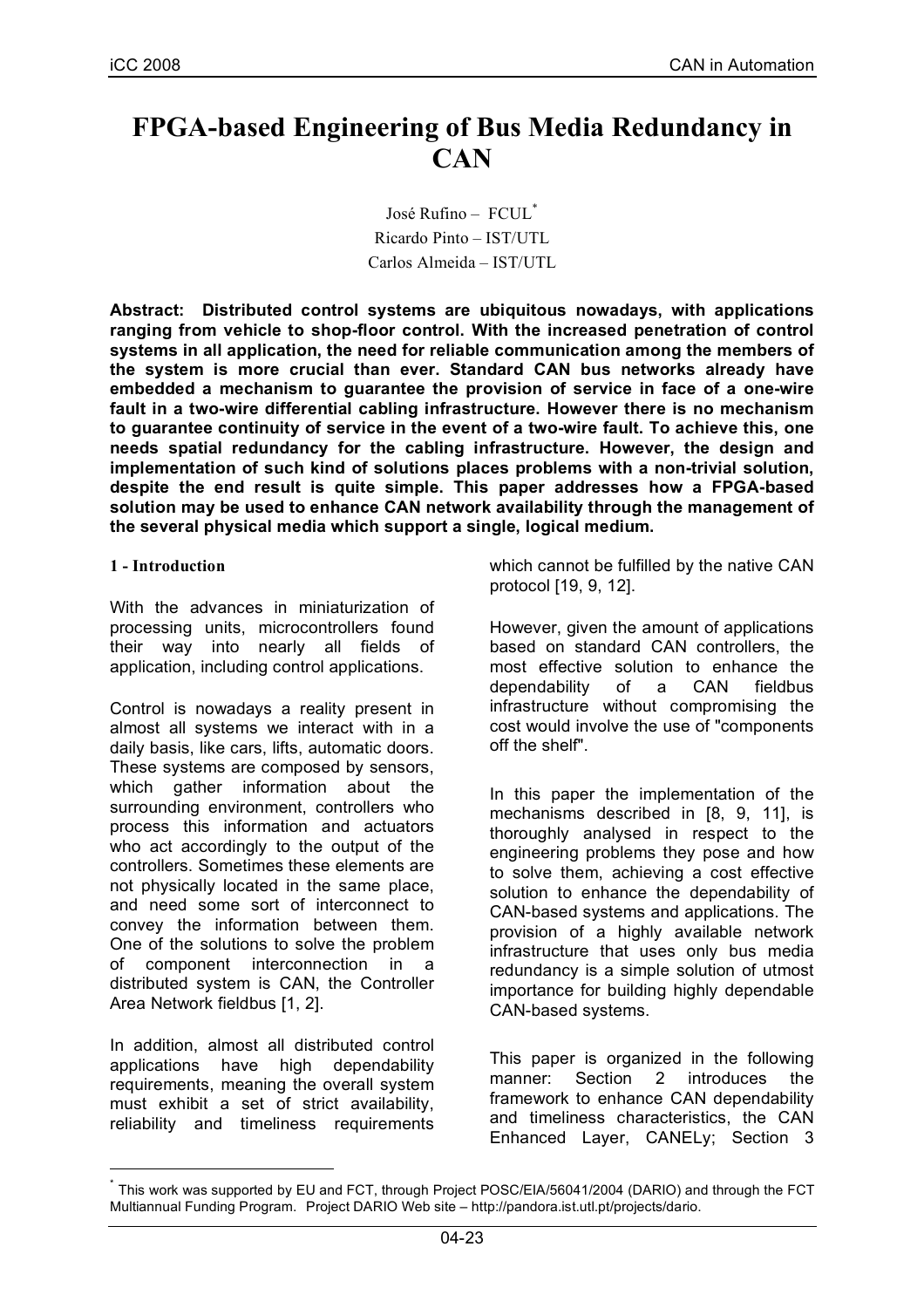describes the CANELy hardware architecture, and how it provides support for the implementation of CAN protocol enhancement mechanisms, such as bus media redundancy; Section 4 analyses the design and implementation of the specific mechanisms to handle the bus media redundancy; Section 5 concludes the paper. The paper assumes the reader to be fairly familiar with CAN operation [1, 2].

# **2 - The CANELy Framework**

The CAN fieldbus is a very important design component. However, would CAN technology be used by system designers as a core building block of dependable, hard real-time systems and applications?

A large set of devices, intended for the implementation of the CAN standard layer are available in different configurations: stand alone CAN controllers [18]; devices integrating in a single chip, single/dual CAN controllers and an intelligent processing infrastructure [3]; or, more recently, CAN controller cores [15, 16]. This represents a very strong argument in favor of using commercially available CAN technology.

The shortcoming of that approach is well known: the native CAN protocol exhibits a set of severe limitations in respect to the provision of dependability properties, such as strict availability, reliability and timeliness attributes [19]. This problem was thoroughly investigated in [9] and it was discovered that to attain the levels of dependability provided by other similar technologies (e.g. TTP [20]) a set of fault tolerance and timeliness-related services was missing.

However, those services can be provided off-the-shelf (i.e. without modifications to the CAN standard or to existing CAN controllers), meaning CAN operation can (and should) be complemented/enhanced with some simple machinery and low-level protocols, able to secure the strict reliability, availability and timeliness guarantees needed by highly fault-tolerant real-time systems and applications [9,12].

In [9], this concept is called CANELy, the CAN Enhanced Layer, a CAN-based infrastructure able to extremely reliable communication. The CANELy architecture represented in Figure 1 identifies the main functional modules. The CAN standard layer is the central component of CANELy. Other CANELy specific components are required to secure:

- highly available network infrastructure, through redundancy;
- hard real-time operation, even in the presence of glitches in network operation;
- reliable CAN communications.

The CANELy architecture follows a modular approach, allowing system designers to include only the components needed for a given application. For example, in the architecture of Figure 1 it is assumed the use of simple media redundancy, although we do not preclude the utilization of full space-redundant network architectures, whenever glitchfree operation and tight timeliness guarantees are required.



**Figure 1 CANELy Architecture**

The functional modules in the CANELy reliable communications protocol suite are built on top of the exposed CAN standard layer interface as a software layer composed of simple low-level protocols and aim to render a programming interface enhanced with a set of semantically rich services, such as reliable group communication [7], failure detection and membership [10], clock synchronization [6]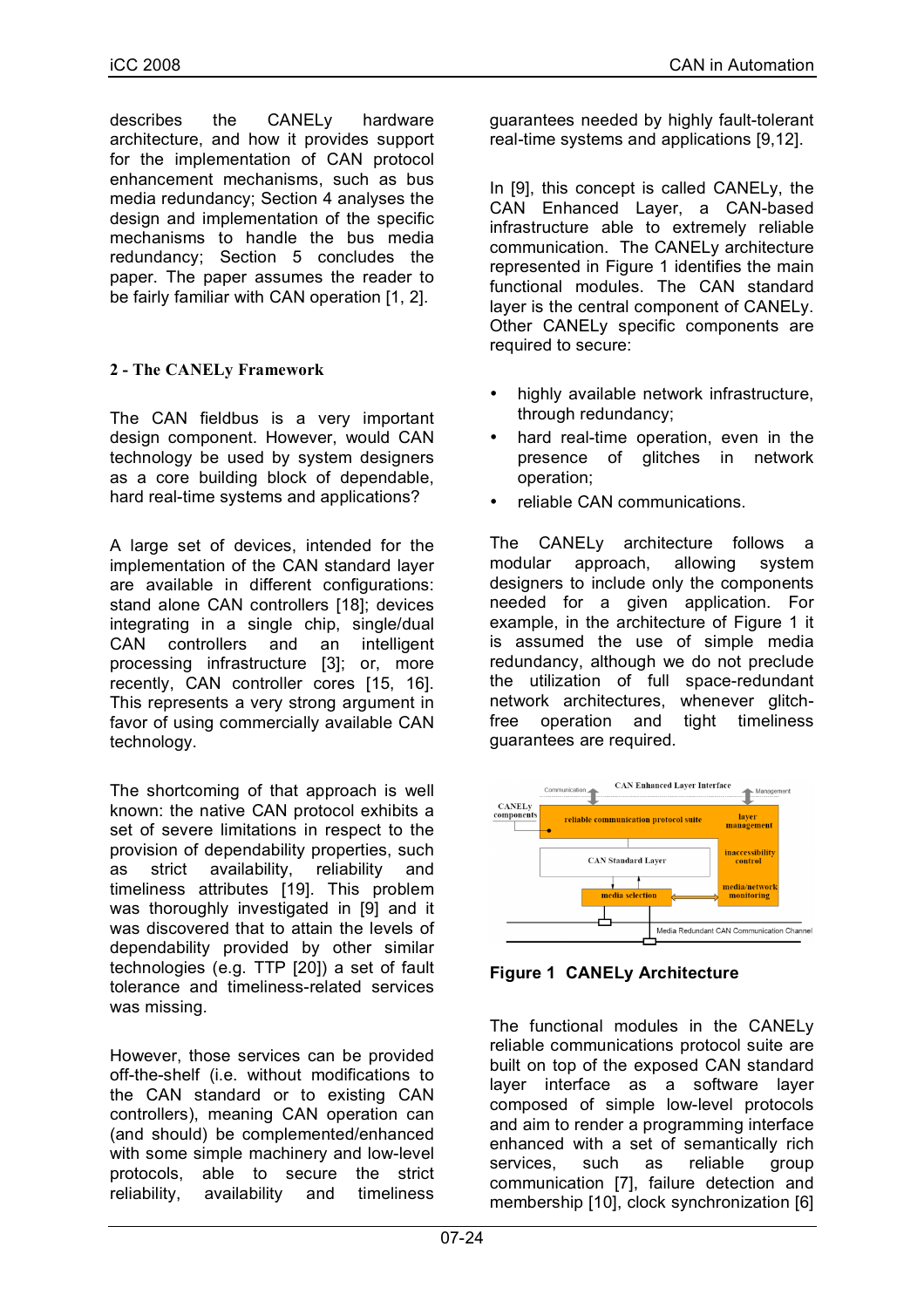and support to group management. These services are extremely useful to the implementation of distributed faulttolerance techniques [9].

Other modules in the CANELy architecture are intended to support: the control of CAN inaccessibility [11]; configuration and layer management [9]. The additional information provided by these modules can be made available to upper layer entities, through a management interface and used by other components in the system able to secure hard real-time operation [21, 22, 23].

# **3 - CANELy Hardware Architecture**

The basic mechanisms needed to enforce timeliness and dependability in the CANELy system architecture must be implemented by special-purpose logic machinery. Such additional mechanisms are not complex to implement, being able to fit in small sized devices, such as Programmable Logic Devices (PLDs). However the low-cost and high density of today programmable logic devices such as current Field Programmable Gate Arrays (FPGAs) opens room for the integration of both basic and advanced dependability and timeliness enforcement functionalities.

The CANELy hardware architecture is therefore composed by three essential blocks:

- a microcontroller, containing the native CAN controllers and providing support for the execution of the CANELy protocol suite [7, 10, 6, 11, 9];
- a FPGA, holding the implementation of the required special-purpose low-level machinery functions;
- the CAN transceivers, dealing with the CAN physical (PHY) layer.

The FPGA machinery performs the continuous monitoring of the standard CAN channel interfaces, detecting CAN bus errors such as frame omissions and

disabling medium interfaces affected by failures. In addition, the microcontroller interfaces the FPGA for the overall management of the machinery being introduced to enhance CAN dependability and timeliness attributes. The CANELy hardware architecture is depicted in the diagram of Figure 2.



CAN standard media interfaces

#### **Figure 2 CANELy Hardware Architecture**

Apart from replication, a completely standard physical layer interface is used, allowing multiple design solutions for the cabling infrastructure. In particular, it allows the use of inexpensive two-wire differential cabling plus commercial non fault-tolerant transceivers.

In the current prototype implementation (Figure 3) it is used: a MaximDallas DS80C390 microcontroller [3]; a FPGA Xilinx Spartan 3E device [4]; MAX13054 CAN transceivers [5].



**Figure 3 CANEly Prototype**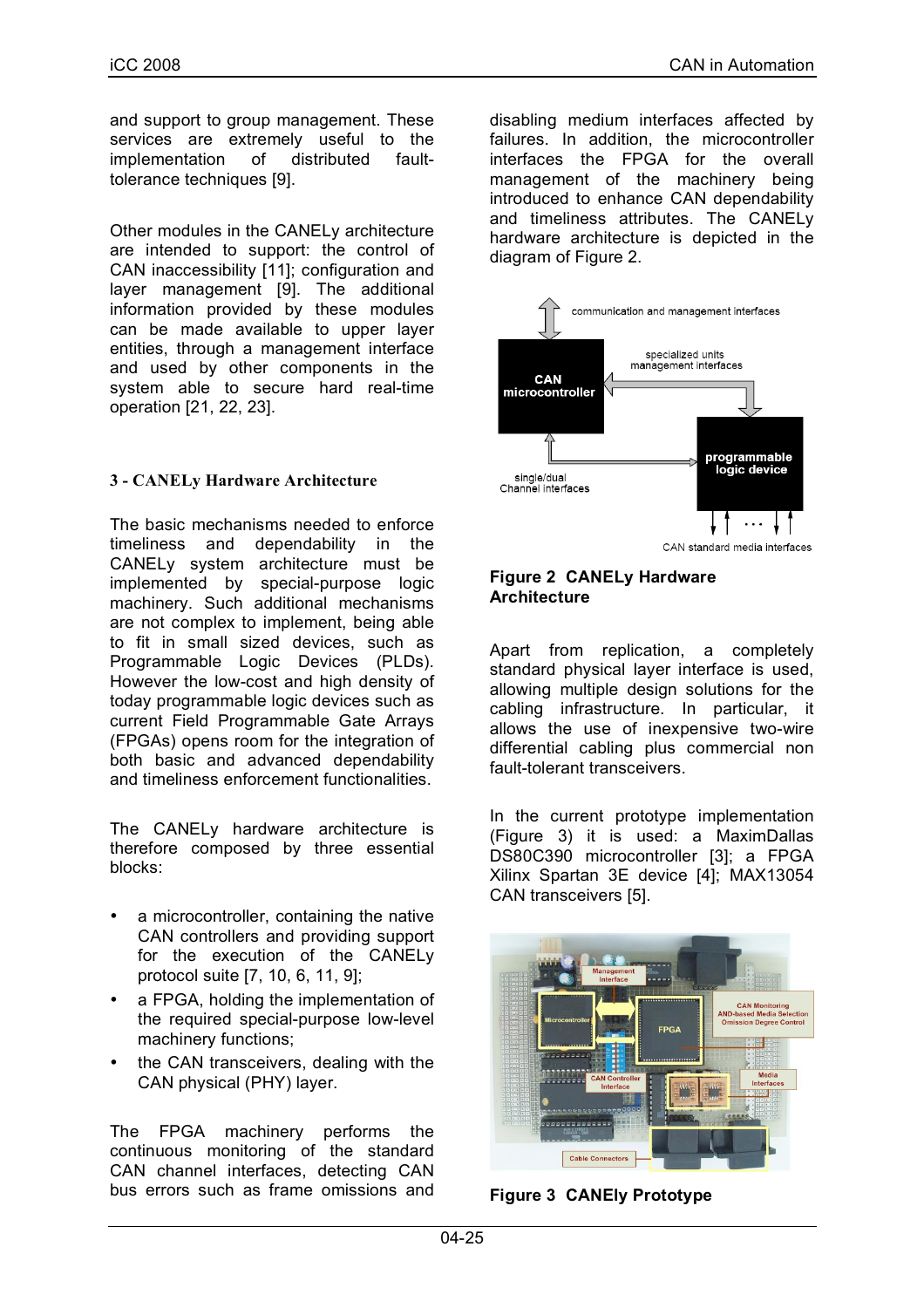## **4 – CANELy Low-Level Engineering**

The FPGA infrastructure integrates a set of basic dependability enforcement mechanisms. Roughly, they correspond to the low-level mechanisms of the CANELy architecture.

4.1 Handling Physical Network Partitioning

A fundamental problem regarding the dependability of the fieldbus infrastructure concerns network availability. For example, in harsh environments cabling may be damaged, which in turn affects the behaviour of the transmission medium and therefore network operation.

In [8] a Columbus' egg idea was devised to solve the problem of CAN network availability, managing the interface of the different media in the PHY layer with only one MAC\* sub-layer. The Columbus' egg strategy is based on the fundamental nature of CAN and on its quasi-stationary operation, extending the wired-AND properties of physical bus operation to the CAN Channel interface. This means only a single conventional AND gate, inserted between the medium interfaces and the standard CAN controller (cf. Figure 4) is needed to provide resilience to medium partitioning faults.



**Figure 4 CAN Columbus' Egg Strategy**

That means a medium exhibiting a dominant bit value will always prevail. Additional mechanisms are required to handle medium stuck-at-dominant faults, but these are not hard to implement. The standard CAN specification [1] does not allow a correct medium to be at a dominant state for more than a given number of bits. Such kind of errors can be easily detected and the contribution of a stuck-at-dominant medium to the Channel receiver signal can be disabled.

The Columbus' egg strategy, together with the management of stuck-at-dominant medium faults is implemented in  $VHDL<sup>†</sup>$  by the mechanisms specified in Figure 5, resorting to implicit loop unrolling techniques in the VHDL synthesizer and following the guidelines present in [17].

```
-- Bare Columbus' egg strategy
Ch Rx \leq 1'when M Rx in = (M Rx in'range=>'1')
else '0';
-- Medium disable logic
M_Rx_disable: process (M_Rx, M_dis)
begin
   for m in 1 to NumberMedia loop
   M Rx i(m) \leq M dis(m) or M Rx(m);
   end loop; 
end process M_Rx_disable;
```
# **Figure 5 CAN Media Selection in VHDL**

#### 4.2 Handling Stuck-at Faults

Though resilience to medium stuck-atdominant faults is handled at the media selection level, network operation can be affected by other stuck-at failures:

- stuck-at-recessive medium, which does not disturb network operation. Nevertheless, such kind of failures are detected by the CANELy low-level machinery and signaled to high-level management entities, e.g. for diagnose and repair purposes;
- stuck-at-dominant Channel, which may severely disturb the operation of the CAN protocol. This kind of failure is handled by the CANELy machinery through low-level mechanisms allowing early failure detection and disable of the corresponding Channel interface.

 <sup>†</sup> Very High-Speed Integrated Circuits (VHSIC) Hardware Description Language.

Medium Access Control.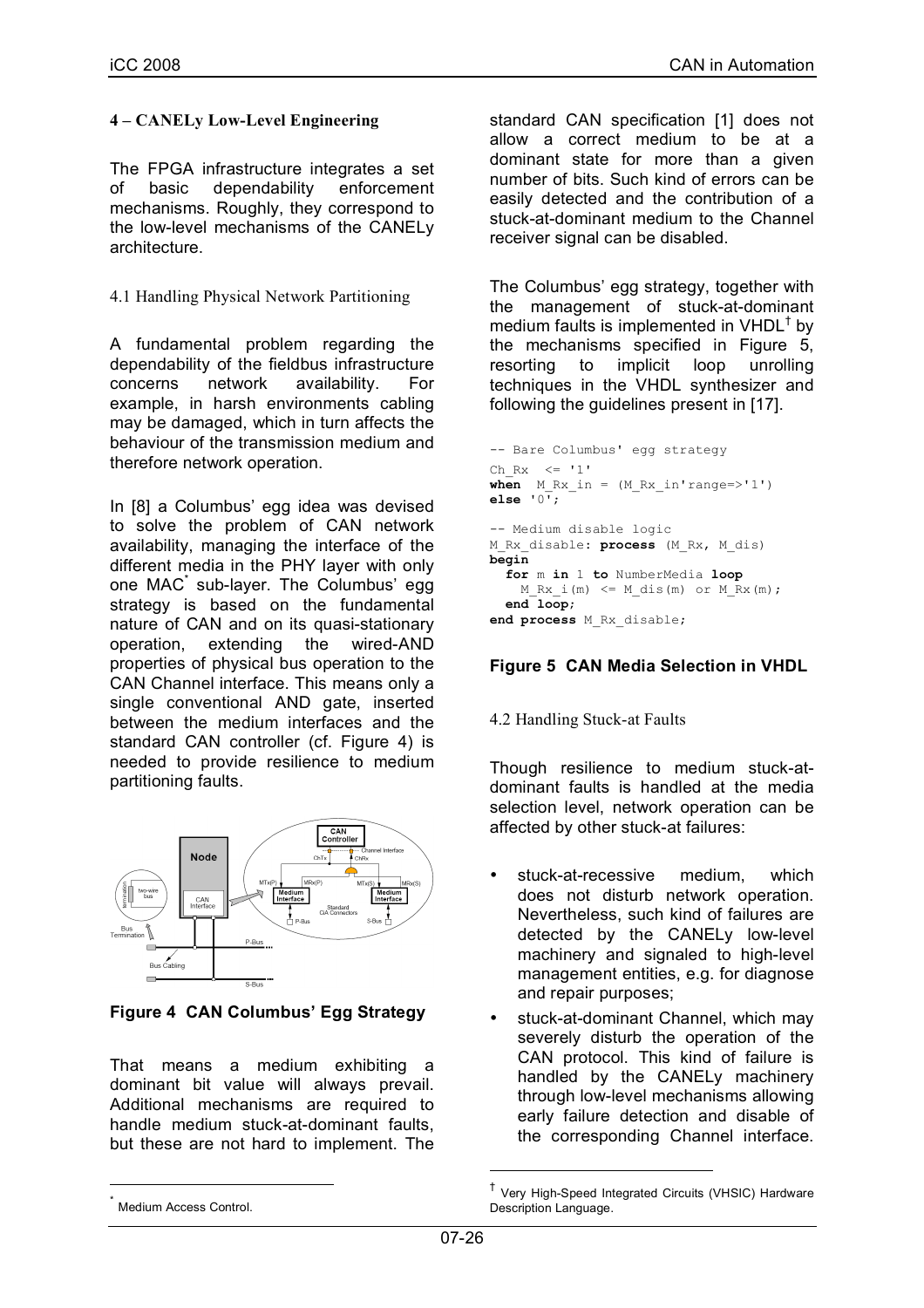Note that commercial state-of-the-art CAN transceivers such as the MAX13054 [5] also integrate additional mechanisms for transceiver disabling upon the detection of a stuck-atdominant transmitter. In any case, the CANELy mechanisms are highly effective allowing in general an earlier detection of such failures;

stuck-at-recessive Channel, which must be (and usually is) handled directly by the CAN controller.

Naturally, other CAN controller failures, such as deaf receiver, stuck-at-dominant receiver and general receiver/transmitter failures are handled directly by the native error confinement mechanisms of the standard CAN controller [9, 13, 14].

#### 4.3 Frame Monitoring

The assertion of frame monitoring signals, as specified in [8, 9,11] can be engineered through a simple general pattern detection methodology. There is always a pattern of recessive (r) and dominant (d) bits to be detected, upon monitoring the sequence of incoming bits at the Channel and Medium interfaces.



| <b>Frame Monitoring</b><br><b>Signal</b> | <b>Reference</b>  | <b>Detection</b><br><b>Pattern</b> |
|------------------------------------------|-------------------|------------------------------------|
| Frame correct                            | $Ch_{Fok}$        | rdrrrrrrr                          |
| <b>Transmission correct</b>              | Ch <sub>Tok</sub> | rdrrrrrrrrr                        |
| End of Transmission                      | $Ch$ Fo $\tau$    | rrrrrrrrr                          |

# **Figure 6 CANELy Frame Monitoring**

A clear example of this methodology is the detection of a correct frame reception, with the assertion of signal *Ch<sub>Fok</sub>*, upon the detection of the pattern specified in the diagrams of Figure 6.

The engineering of a generic implementation for the pattern detection machinery is presented in Figure 7. The idea of the corresponding VHDL description is the continuous comparison of the incoming bitstream with the desired pattern, stored in an internal Read Only Memory (ROM).

The correct detection assessment is done through the comparison of the current ROM address with the programmed pattern length. Otherwise, the process returns to the initial position and starts comparing all over again.

```
begin
   -- purpose: To detect a pattern
 -- type : sequential
-- inputs : Clk, Reset N, D in
   -- outputs: count
   PDetection: process (Clk)
   begin
     if Clk'event and Clk='1' then
      if Reset N = '0' then
        count \overline{\left(1,0\right)} else
         count <= cnta;
       end if;
     end if;
   end process PDetection;
  cnta \leq (count + 1)
  when D_in = pattern_rom(count) and
        count/=pattern'length
  else 0;
  P Ok \leq '1'
  when count=pattern'length
  else '0';
end
```
# **Figure 7 Detection of patterns in VHDL**

Each frame monitoring signal is implemented through a particular instantiation of the general description specified in Figure 7, using advanced features of the VHDL language such as dynamic sizing and parameterization of the component internal structures. This has allowed an extremely simple design solution, as shown in Figure 7.

The pattern detection scheme can be further extended to enhance the resource utilization efficiency, through a sort of resource sharing. For example, the assertion of  $Ch<sub>Tok</sub>$  can be seen as an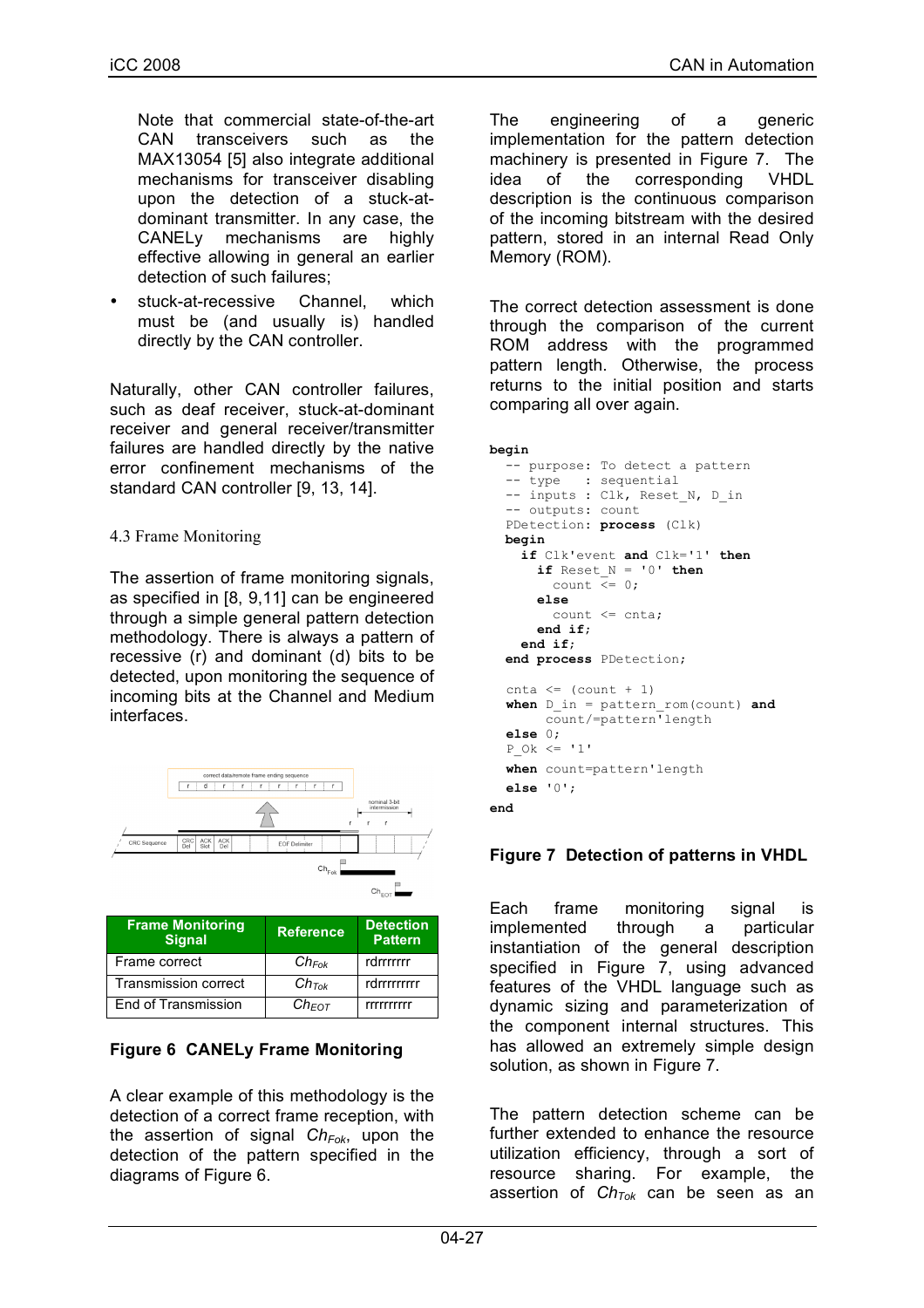extension of *Ch<sub>Fok*</sub>, the assertion of the former implies the assertion of the later.

This way we can pack the machinery in a denser form at the cost of losing a generic pattern detection machinery description.

## 4.4 Additional Dependability Mechanisms

The engineering of the CANELy low-level mechanisms also includes advanced machinery functions such as: accounting and management of each medium frame *omission degree*, i.e. the number of consecutive frame omissions on that medium; media quarantine mechanisms, which temporarily disables a given medium when it exhibits an excessive number of errors, until (if) it behaves well again; the provision of a system level management interface.

# **5 – Conclusions and Future Work**

This paper has addressed the engineering of the low-level machinery mechanisms of CANELy, an architecture able of extremely reliable communication using the standard CAN components enhanced with a set of additional hardware/software mechanisms.

The low-level machinery mechanisms are deployed in a Field Programmable Gate Array (FPGA) and specified using VHDL descriptions. Advanced features of VHDL such as component dynamic sizing and parameterization were used in order to reduce the complexity of the design flow.

A prototype board of the CANELy architecture that combines a Xilinx Spartan 3E FPGA with a MaximDallas DS80C390 microcontroller and integrates this design is currently being developed.

#### José Rufino

FCUL – Faculdade de Ciências da Universidade de Lisboa.

Campo Grande - Bloco C8, 1749-016 Lisboa, Portugal.

Phone +351-217500254 Fax +351-217500084

E-mail ruf@di.fc.ul.pt Website http://www.navigators.di.fc.ul.pt Website http://pandora.ist.utl.pt/CAN

Ricardo Pinto

IST/UTL – Instituto Superior Técnico, Universidade Técnica de Lisboa. Avenida Rovisco Pais, 1049-001 Lisboa, Portugal. Phone +351-218418397

Fax +351-218417499

E-mail ricardo.pinto@ist.utl.pt

Website http://pandora.ist.utl.pt

#### Carlos Almeida

IST/UTL – Instituto Superior Técnico, Universidade Técnica de Lisboa. Avenida Rovisco Pais, 1049-001 Lisboa, Portugal. Phone +351-218418397

Fax +351-218417499

E-mail cra@comp.ist.utl.pt

Website http://pandora.ist.utl.pt

#### **References**

- [1] ISO. International Standard 11898 Road Controller Area Network (CAN) for high-<br>speed communication, November 1993.
- [2] CiA CAN in Automation. CAN Physical Layer for Industrial Applications - CiA Draft Standard 102 Version 2.0, April 1994.
- [3] Maxim/Dallas Semiconductors. DS80C390 February 2005.
- [4] Xilinx Inc. Spartan-3E FPGA Family: Complete Data Sheet, May 2007.
- [5] Maxim. MAX13054 Industry-Standard High- Speed CAN Transceivers with ±80V Fault Protection. February 2005.
- [6] L. Rodrigues, M. Guimarães, and J. Rufino. Fault-tolerant clock synchronization in CAN. In Proceedings of the 19th Real-Time Systems Symposium, pages 42-Madrid, Spain, December 1998. IEEE.
- [7] J. Rufino, P. Veríssimo, G. Arroz, C. Almeida, and L. Rodrigues. Fault-tolerant broadcasts in CAN. In Digest of Papers, The 28th Int. Symposium on Fault-Tolerant Computing Systems, Munich, Germany, June 1998. IEEE.